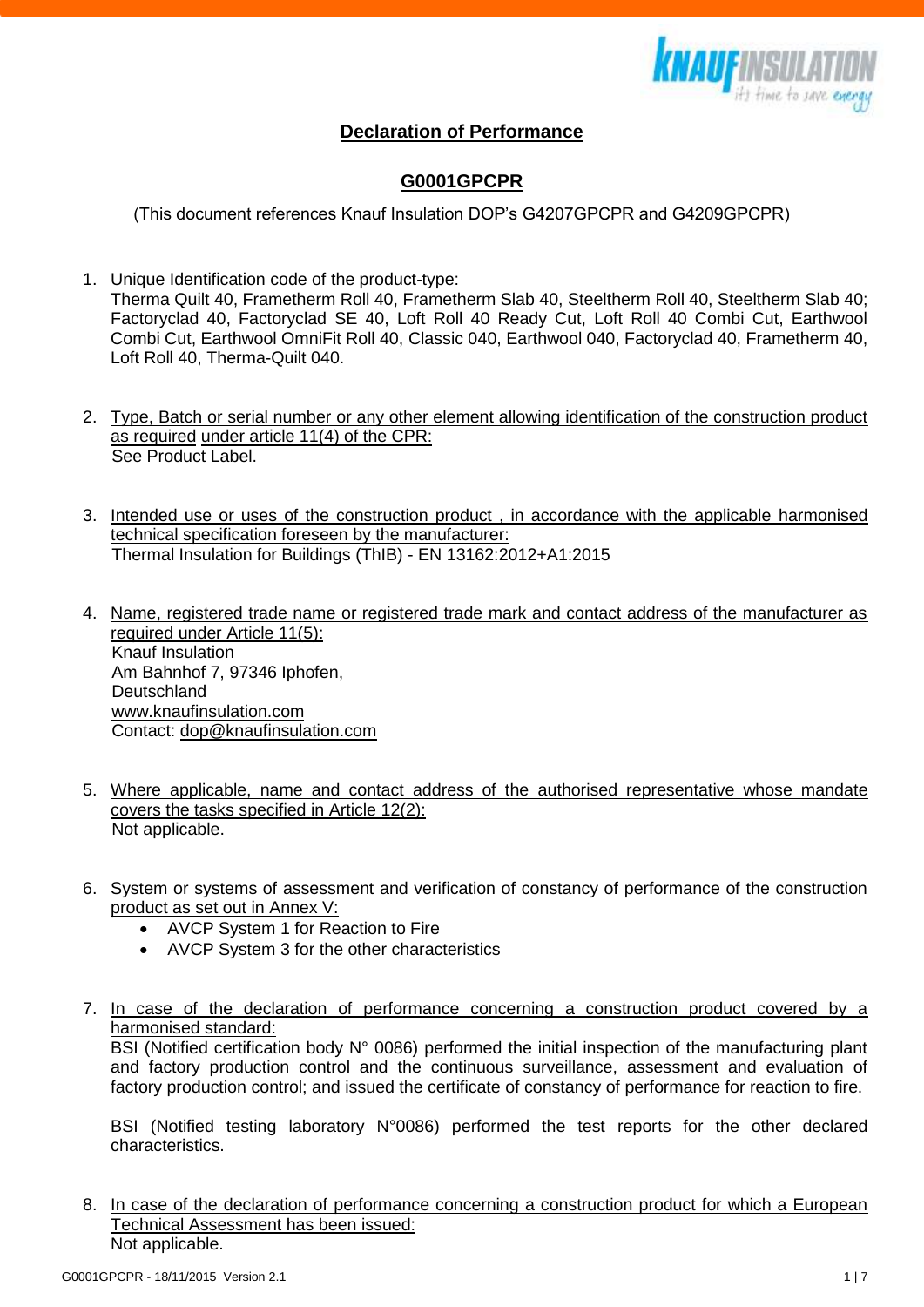

## 9. Declared Performances:

| <b>Essential</b><br><b>Characteristics</b>                                          | <b>G0001GPCPR</b>                                                         |                           |                              |                              |                                          |  |  |
|-------------------------------------------------------------------------------------|---------------------------------------------------------------------------|---------------------------|------------------------------|------------------------------|------------------------------------------|--|--|
|                                                                                     | <b>Performance</b>                                                        | <b>Therma Quilt</b><br>40 | <b>Frametherm</b><br>Roll 40 | <b>Frametherm Slab</b><br>40 | <b>Technical</b><br><b>Specification</b> |  |  |
| <b>Thermal Resistance</b>                                                           | Thermal conductivity (W/mK)                                               | 0.040                     | 0,040                        | 0,040                        |                                          |  |  |
|                                                                                     | <b>Thermal Resistance</b>                                                 |                           |                              |                              |                                          |  |  |
|                                                                                     | Thickness range (mm)                                                      | 130-280                   | 90-140                       | 90-140                       |                                          |  |  |
|                                                                                     | Thickness tolerance                                                       | T1                        | T1                           | T <sub>1</sub>               |                                          |  |  |
| Reaction to Fire                                                                    | Reaction to fire                                                          | A1                        | A1                           | A1                           |                                          |  |  |
| Continuous glowing<br>combustion                                                    | Continuous glowing combustion <sup>e</sup>                                | <b>NPD</b>                | <b>NPD</b>                   | <b>NPD</b>                   |                                          |  |  |
| Tensile/Flexural strength                                                           | Tensile strength perpendicular<br>face <sub>s</sub>                       | <b>NPD</b>                | <b>NPD</b>                   | <b>NPD</b>                   |                                          |  |  |
| Compressive Strength                                                                | Cmpressive<br>Strength/Compressive Stress                                 | <b>NPD</b>                | <b>NPD</b>                   | <b>NPD</b>                   |                                          |  |  |
|                                                                                     | Point Load                                                                | <b>NPD</b>                | <b>NPD</b>                   | <b>NPD</b>                   |                                          |  |  |
| Durability of compressive<br>Strength against ageing /<br>degradation               | Compressive creep                                                         | <b>NPD</b>                | <b>NPD</b>                   | <b>NPD</b>                   |                                          |  |  |
| Durability of reaction to fire<br>against heat, weathering,<br>ageing / degradation | Durability Characteristics <sup>a</sup>                                   | <b>NPD</b>                | <b>NPD</b>                   | <b>NPD</b>                   |                                          |  |  |
| Durability of thermal<br>resistance against heat,<br>weathering, ageing /           | Thermal Resistance <sup>b</sup>                                           | <b>NPD</b>                | <b>NPD</b>                   | <b>NPD</b>                   | EN 13162:2012<br>$+A1:2015$              |  |  |
|                                                                                     | Thermal conductivity <sup>b</sup>                                         | <b>NPD</b>                | <b>NPD</b>                   | <b>NPD</b>                   |                                          |  |  |
| degradation                                                                         | Durability characteristics °                                              | <b>NPD</b>                | <b>NPD</b>                   | <b>NPD</b>                   |                                          |  |  |
| <b>Water Permeability</b>                                                           | Short term water absorption                                               | WS                        | <b>NPD</b>                   | <b>NPD</b>                   |                                          |  |  |
|                                                                                     | Long term water absorption                                                | <b>NPD</b>                | <b>NPD</b>                   | <b>NPD</b>                   |                                          |  |  |
| Water vapour permeability                                                           | Water vapour transmission,<br>water vapour diffusion resistance<br>factor | <b>NPD</b>                | <b>NPD</b>                   | NPD                          |                                          |  |  |
|                                                                                     | Dynamic stiffness                                                         | <b>NPD</b>                | <b>NPD</b>                   | <b>NPD</b>                   |                                          |  |  |
| Impact noise transmissions                                                          | Thickness <sup>d</sup>                                                    | <b>NPD</b>                | <b>NPD</b>                   | <b>NPD</b>                   |                                          |  |  |
| index (for floors)                                                                  | Compressibility c                                                         | <b>NPD</b>                | <b>NPD</b>                   | <b>NPD</b>                   |                                          |  |  |
|                                                                                     | Air flow resistivity                                                      | <b>NPD</b>                | NPD.                         | <b>NPD</b>                   |                                          |  |  |
| Acoustic absorptions index                                                          | Sound absorption                                                          | <b>NPD</b>                | <b>NPD</b>                   | <b>NPD</b>                   |                                          |  |  |
| Direct airborne sound<br>insulation index                                           | Air flow resistivity                                                      | <b>NPD</b>                | <b>NPD</b>                   | <b>NPD</b>                   |                                          |  |  |
| Release of dangerous<br>substances to the indoor<br>environment                     | Release of dangerous<br>substances <sup>e</sup>                           | <b>NPD</b>                | <b>NPD</b>                   | <b>NPD</b>                   |                                          |  |  |
| NPD - No performance determined                                                     |                                                                           |                           |                              |                              |                                          |  |  |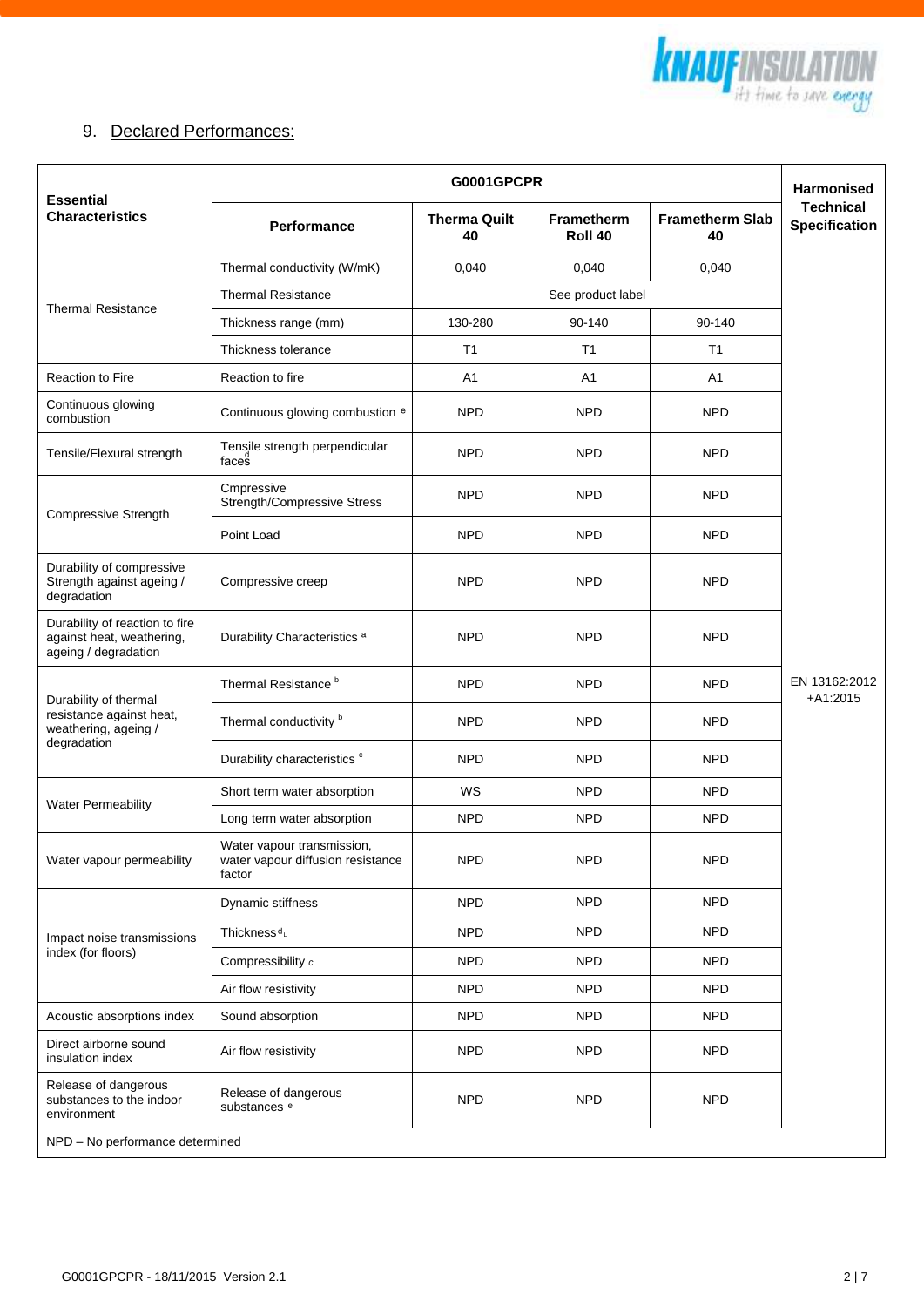

|                                                                                       | <b>G0001GPCPR</b>                                                         |                              |                                  |                             |                   | <b>Harmonised</b>                        |
|---------------------------------------------------------------------------------------|---------------------------------------------------------------------------|------------------------------|----------------------------------|-----------------------------|-------------------|------------------------------------------|
| <b>Essential Characteristics</b>                                                      | Performance                                                               | <b>Steeltherm</b><br>Roll 40 | Steeltherm<br>Slab <sub>40</sub> | Factoryclad<br><b>40 SE</b> | Factoryclad<br>40 | <b>Technical</b><br><b>Specification</b> |
|                                                                                       | Thermal conductivity (W/mK)                                               | 0,040                        | 0,040                            | 0,040                       | 0,040             |                                          |
| <b>Thermal Resistance</b>                                                             | <b>Thermal Resistance</b>                                                 | See product label            |                                  |                             |                   |                                          |
|                                                                                       | Thickness range (mm)                                                      | $90 - 140$                   | 200                              | 80 - 260                    | 140               |                                          |
|                                                                                       | Thickness tolerance                                                       | T1                           | T1                               | T <sub>1</sub>              | T1                |                                          |
| <b>Reaction to Fire</b>                                                               | Reaction to fire                                                          | A <sub>1</sub>               | A <sub>1</sub>                   | A1                          | A1                |                                          |
| Continuous glowing<br>combustion                                                      | Continuous glowing<br>combustion <sup>e</sup>                             | <b>NPD</b>                   | <b>NPD</b>                       | <b>NPD</b>                  | <b>NPD</b>        |                                          |
| Tensile/Flexural strength                                                             | Tensile strength<br>perpendicular faces                                   | <b>NPD</b>                   | <b>NPD</b>                       | <b>NPD</b>                  | <b>NPD</b>        |                                          |
| <b>Compressive Strength</b>                                                           | Cmpressive Strength /<br><b>Compressive Stress</b>                        | <b>NPD</b>                   | NPD                              | <b>NPD</b>                  | <b>NPD</b>        |                                          |
|                                                                                       | Point Load                                                                | <b>NPD</b>                   | <b>NPD</b>                       | <b>NPD</b>                  | <b>NPD</b>        |                                          |
| Durability of compressive<br>Strength against ageing /<br>degradation                 | Compressive creep                                                         | <b>NPD</b>                   | <b>NPD</b>                       | <b>NPD</b>                  | <b>NPD</b>        |                                          |
| Durability of reaction to fire<br>against heat, weathering,<br>ageing / degradation   | Durability Characteristics <sup>a</sup>                                   | <b>NPD</b>                   | <b>NPD</b>                       | <b>NPD</b>                  | <b>NPD</b>        |                                          |
|                                                                                       | Thermal Resistance <sup>b</sup>                                           | <b>NPD</b>                   | <b>NPD</b>                       | <b>NPD</b>                  | <b>NPD</b>        | EN 13162:2012<br>$+A1:2015$              |
| Durability of thermal resistance<br>against heat, weathering,<br>ageing / degradation | Thermal conductivity <sup>b</sup>                                         | <b>NPD</b>                   | NPD                              | <b>NPD</b>                  | <b>NPD</b>        |                                          |
|                                                                                       | Durability characteristics c                                              | <b>NPD</b>                   | NPD                              | <b>NPD</b>                  | <b>NPD</b>        |                                          |
|                                                                                       | Short term water absorption                                               | <b>NPD</b>                   | <b>NPD</b>                       | <b>WS</b>                   | <b>NPD</b>        |                                          |
| <b>Water Permeability</b>                                                             | Long term water absorption                                                | <b>NPD</b>                   | NPD                              | <b>NPD</b>                  | <b>NPD</b>        |                                          |
| Water vapour permeability                                                             | Water vapour transmission,<br>water vapour diffusion<br>resistance factor | <b>NPD</b>                   | <b>NPD</b>                       | <b>NPD</b>                  | <b>NPD</b>        |                                          |
|                                                                                       | Dynamic stiffness                                                         | <b>NPD</b>                   | <b>NPD</b>                       | <b>NPD</b>                  | <b>NPD</b>        |                                          |
| Impact noise transmissions                                                            | Thickness <sup>d</sup>                                                    | <b>NPD</b>                   | <b>NPD</b>                       | <b>NPD</b>                  | <b>NPD</b>        |                                          |
| index (for floors)                                                                    | Compressibility c                                                         | <b>NPD</b>                   | <b>NPD</b>                       | <b>NPD</b>                  | <b>NPD</b>        |                                          |
|                                                                                       | Air flow resistivity                                                      | <b>NPD</b>                   | <b>NPD</b>                       | <b>NPD</b>                  | <b>NPD</b>        |                                          |
| Acoustic absorptions index                                                            | Sound absorption                                                          | <b>NPD</b>                   | <b>NPD</b>                       | <b>NPD</b>                  | <b>NPD</b>        |                                          |
| Direct airborne sound<br>insulation index                                             | Air flow resistivity                                                      | <b>NPD</b>                   | <b>NPD</b>                       | <b>NPD</b>                  | <b>NPD</b>        |                                          |
| Release of dangerous<br>substances to the indoor<br>environment                       | Release of dangerous<br>substances <sup>e</sup>                           | <b>NPD</b>                   | <b>NPD</b>                       | <b>NPD</b>                  | <b>NPD</b>        |                                          |
| NPD - No performance determined                                                       |                                                                           |                              |                                  |                             |                   |                                          |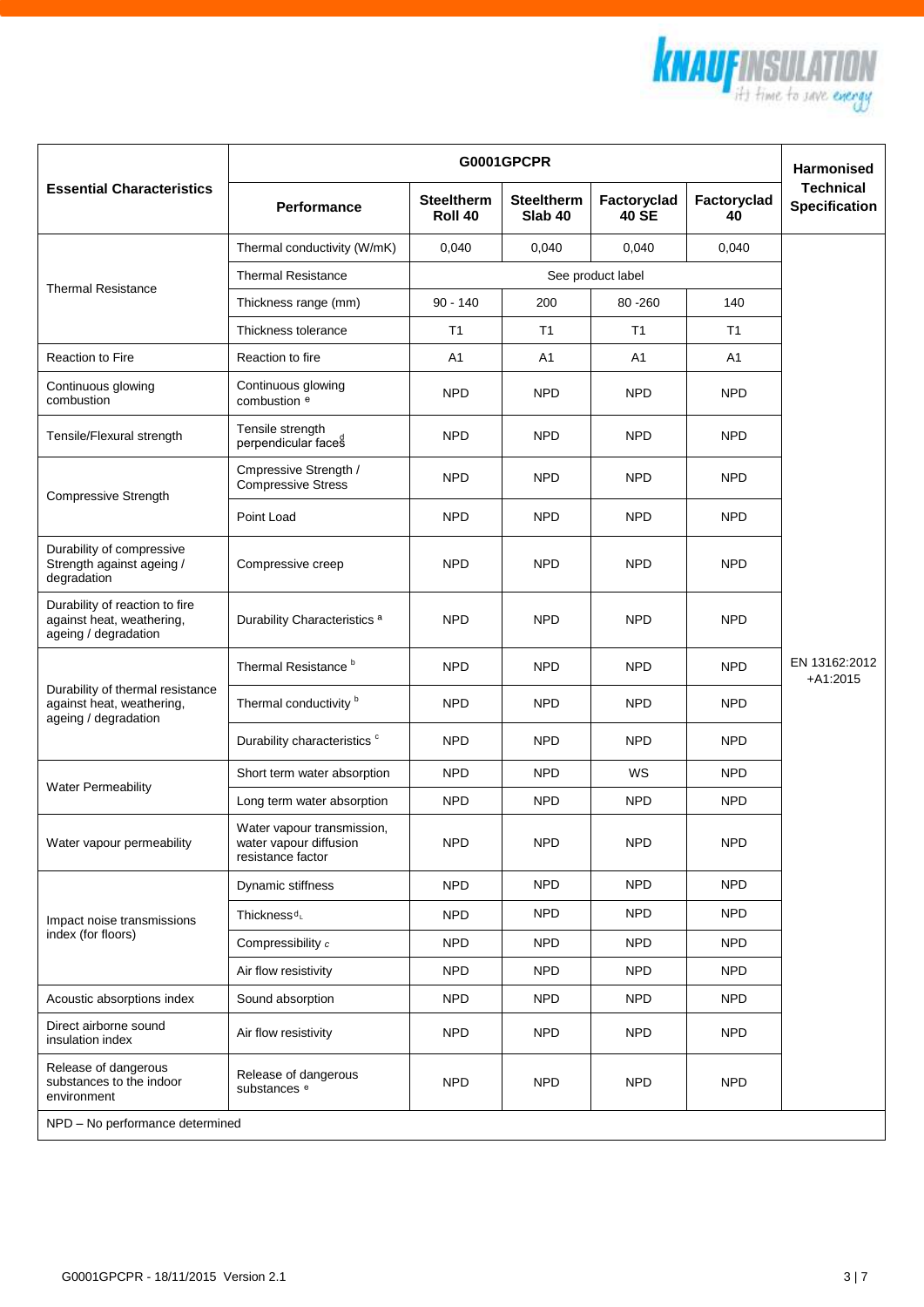

|                                                                                       |                                                                        | <b>Harmonised</b>                              |                                      |                                         |                                          |  |
|---------------------------------------------------------------------------------------|------------------------------------------------------------------------|------------------------------------------------|--------------------------------------|-----------------------------------------|------------------------------------------|--|
| <b>Essential Characteristics</b>                                                      | <b>Performance</b>                                                     | Loft Roll 40<br>Combi Cut,<br><b>Ready Cut</b> | <b>Earthwool</b><br><b>Combi Cut</b> | <b>Earthwool</b><br><b>OmniFit Roll</b> | <b>Technical</b><br><b>Specification</b> |  |
|                                                                                       | Thermal conductivity (W/mK)                                            | 0,040                                          | 0,040                                | 0,040                                   |                                          |  |
|                                                                                       | <b>Thermal Resistance</b>                                              |                                                | See product label                    |                                         |                                          |  |
| <b>Thermal Resistance</b>                                                             | Thickness range (mm)                                                   | $100 - 200$                                    | $100 - 200$                          | 100-200                                 |                                          |  |
|                                                                                       | Thickness tolerance                                                    | T1                                             | T <sub>1</sub>                       | T <sub>1</sub>                          |                                          |  |
| Reaction to Fire                                                                      | Reaction to fire                                                       | A1                                             | A1                                   | A <sub>1</sub>                          |                                          |  |
| Continuous glowing combustion                                                         | Continuous glowing combustion <sup>e</sup>                             | <b>NPD</b>                                     | <b>NPD</b>                           | <b>NPD</b>                              |                                          |  |
| Tensile/Flexural strength                                                             | Tensile strength perpendicular<br>faces                                | <b>NPD</b>                                     | <b>NPD</b>                           | <b>NPD</b>                              |                                          |  |
| Compressive Strength                                                                  | Cmpressive Strength /<br><b>Compressive Stress</b>                     | <b>NPD</b>                                     | <b>NPD</b>                           | <b>NPD</b>                              |                                          |  |
|                                                                                       | Point Load                                                             | <b>NPD</b>                                     | <b>NPD</b>                           | <b>NPD</b>                              | EN 13162:2012<br>$+A1:2015$              |  |
| Durability of compressive<br>Strength against ageing /<br>degradation                 | Compressive creep                                                      | <b>NPD</b>                                     | <b>NPD</b>                           | <b>NPD</b>                              |                                          |  |
| Durability of reaction to fire<br>against heat, weathering, ageing /<br>degradation   | Durability Characteristics <sup>a</sup>                                | <b>NPD</b>                                     | <b>NPD</b>                           | <b>NPD</b>                              |                                          |  |
|                                                                                       | Thermal Resistance <sup>b</sup>                                        | <b>NPD</b>                                     | <b>NPD</b>                           | <b>NPD</b>                              |                                          |  |
| Durability of thermal resistance<br>against heat, weathering, ageing /<br>degradation | Thermal conductivity <sup>b</sup>                                      | <b>NPD</b>                                     | <b>NPD</b>                           | <b>NPD</b>                              |                                          |  |
|                                                                                       | Durability characteristics °                                           | <b>NPD</b>                                     | <b>NPD</b>                           | <b>NPD</b>                              |                                          |  |
|                                                                                       | Short term water absorption                                            | <b>NPD</b>                                     | <b>NPD</b>                           | <b>NPD</b>                              |                                          |  |
| <b>Water Permeability</b>                                                             | Long term water absorption                                             | <b>NPD</b>                                     | <b>NPD</b>                           | <b>NPD</b>                              |                                          |  |
| Water vapour permeability                                                             | Water vapour transmission, water<br>vapour diffusion resistance factor | <b>NPD</b>                                     | <b>NPD</b>                           | <b>NPD</b>                              |                                          |  |
|                                                                                       | Dynamic stiffness                                                      | <b>NPD</b>                                     | <b>NPD</b>                           | <b>NPD</b>                              |                                          |  |
| Impact noise transmissions index                                                      | Thickness <sup>d</sup>                                                 | <b>NPD</b>                                     | <b>NPD</b>                           | <b>NPD</b>                              |                                          |  |
| (for floors)                                                                          | Compressibility c                                                      | <b>NPD</b>                                     | <b>NPD</b>                           | <b>NPD</b>                              |                                          |  |
|                                                                                       | Air flow resistivity                                                   | <b>NPD</b>                                     | <b>NPD</b>                           | <b>NPD</b>                              |                                          |  |
| Acoustic absorptions index                                                            | Sound absorption                                                       | <b>NPD</b>                                     | <b>NPD</b>                           | <b>NPD</b>                              |                                          |  |
| Direct airborne sound insulation<br>index                                             | Air flow resistivity                                                   | <b>NPD</b>                                     | <b>NPD</b>                           | <b>NPD</b>                              |                                          |  |
| Release of dangerous substances<br>to the indoor environment                          | Release of dangerous<br>substances <sup>e</sup>                        | <b>NPD</b>                                     | <b>NPD</b>                           | <b>NPD</b>                              |                                          |  |
| NPD - No performance determined                                                       |                                                                        |                                                |                                      |                                         |                                          |  |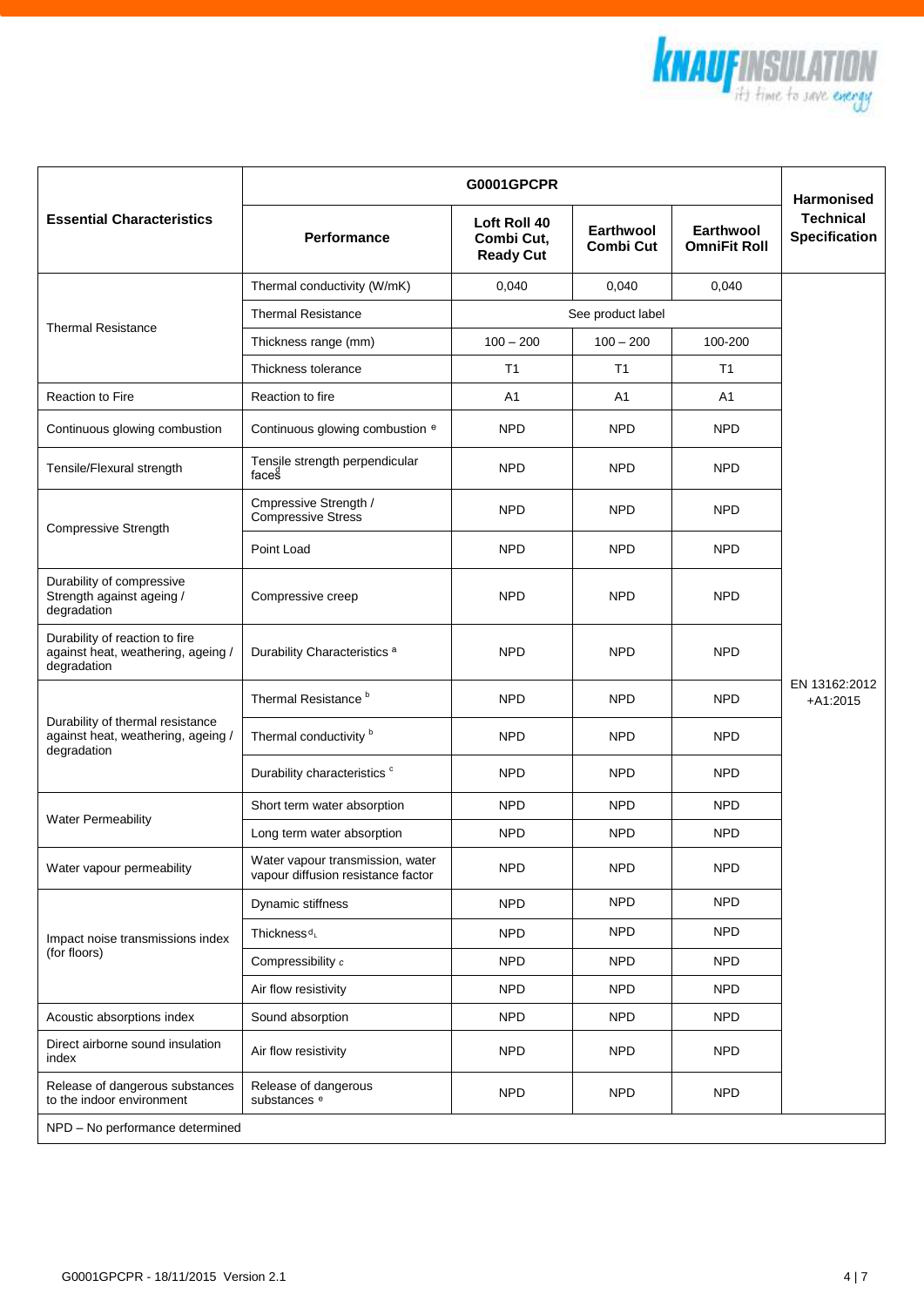

|                                                                                   | DOP No G0001GPCPR                                                     | <b>Harmonised</b>     |                      |                      |                             |  |
|-----------------------------------------------------------------------------------|-----------------------------------------------------------------------|-----------------------|----------------------|----------------------|-----------------------------|--|
| <b>Essential characteristics</b>                                                  | <b>Performance</b>                                                    | <b>Classic</b><br>040 | Earthwool<br>040     | Factoryclad<br>40    | technical<br>specification  |  |
| <b>Thermal Resistance</b>                                                         | Thermal conductivity (W/mK)                                           | 0.040                 | 0.040                | 0.040                |                             |  |
|                                                                                   | <b>Thermal Resistance</b>                                             | See product<br>label  | See product<br>label | See product<br>label |                             |  |
|                                                                                   | Thickness range (mm)                                                  | 50-200                | 100-200              | 80-220               |                             |  |
|                                                                                   | Thickness tolerance                                                   | T <sub>1</sub>        | T <sub>1</sub>       | T1                   |                             |  |
| Reaction to Fire                                                                  | Reaction to fire                                                      | A1                    | A <sub>1</sub>       | A1                   |                             |  |
| Continuous glowing<br>combustion                                                  | Continuous glowing combustion <sup>e</sup>                            | <b>NPD</b>            | NPD                  | <b>NPD</b>           |                             |  |
| Tensile/Flexural strength                                                         | Tensile strength perpendicular faces d                                | <b>NPD</b>            | <b>NPD</b>           | <b>NPD</b>           |                             |  |
| <b>Compressive Strength</b>                                                       | Compressive Stress / Compression<br><b>Stress</b>                     | <b>NPD</b>            | <b>NPD</b>           | <b>NPD</b>           |                             |  |
|                                                                                   | Point Load                                                            | <b>NPD</b>            | <b>NPD</b>           | <b>NPD</b>           |                             |  |
| Durability of compressive<br>Strength against ageing /<br>degradation             | Compressive creep                                                     | <b>NPD</b>            | <b>NPD</b>           | <b>NPD</b>           |                             |  |
| Durability of reaction to fire<br>against heat, weathering,<br>ageing/degradation | Durability Characteristics <sup>a</sup>                               | <b>NPD</b>            | <b>NPD</b>           | <b>NPD</b>           | EN 13162:2012<br>$+A1:2015$ |  |
| Durability of thermal                                                             | Thermal Resistance <sup>b</sup>                                       | <b>NPD</b>            | <b>NPD</b>           | <b>NPD</b>           |                             |  |
| resistance against heat,<br>weathering,                                           | Thermal conductivity <sup>b</sup>                                     | <b>NPD</b>            | <b>NPD</b>           | <b>NPD</b>           |                             |  |
| ageing/degradation                                                                | Durability characteristics c                                          | <b>NPD</b>            | <b>NPD</b>           | <b>NPD</b>           |                             |  |
|                                                                                   | Short term water absorption                                           | <b>NPD</b>            | NPD                  | <b>NPD</b>           |                             |  |
| <b>Water Permeability</b>                                                         | Long term water absorption                                            | <b>NPD</b>            | <b>NPD</b>           | <b>NPD</b>           |                             |  |
| Water vapour permeability                                                         | Water vapor transmission, water vapour<br>diffusion resistance factor | <b>NPD</b>            | <b>NPD</b>           | <b>NPD</b>           |                             |  |
| Impact noise transmissions<br>index (for floors)                                  | Dynamic stiffness                                                     | <b>NPD</b>            | <b>NPD</b>           | <b>NPD</b>           |                             |  |
|                                                                                   | Thickness <sup>d</sup>                                                | <b>NPD</b>            | <b>NPD</b>           | <b>NPD</b>           |                             |  |
|                                                                                   | Compressibility <sup>c</sup>                                          | <b>NPD</b>            | <b>NPD</b>           | <b>NPD</b>           |                             |  |
|                                                                                   | Air flow resistivity                                                  | <b>NPD</b>            | <b>NPD</b>           | <b>NPD</b>           |                             |  |
| Acoustic absorptions index                                                        | Sound absorption                                                      | <b>NPD</b>            | <b>NPD</b>           | <b>NPD</b>           |                             |  |
| Direct airborne sound<br>insulation index                                         | Air flow resistivity                                                  | <b>NPD</b>            | <b>NPD</b>           | <b>NPD</b>           |                             |  |
| Release of dangerous<br>substances to the indoor<br>environment                   | Release of dangerous substances <sup>e</sup>                          | <b>NPD</b>            | <b>NPD</b>           | <b>NPD</b>           |                             |  |
| NPD - No performance determined                                                   |                                                                       |                       |                      |                      |                             |  |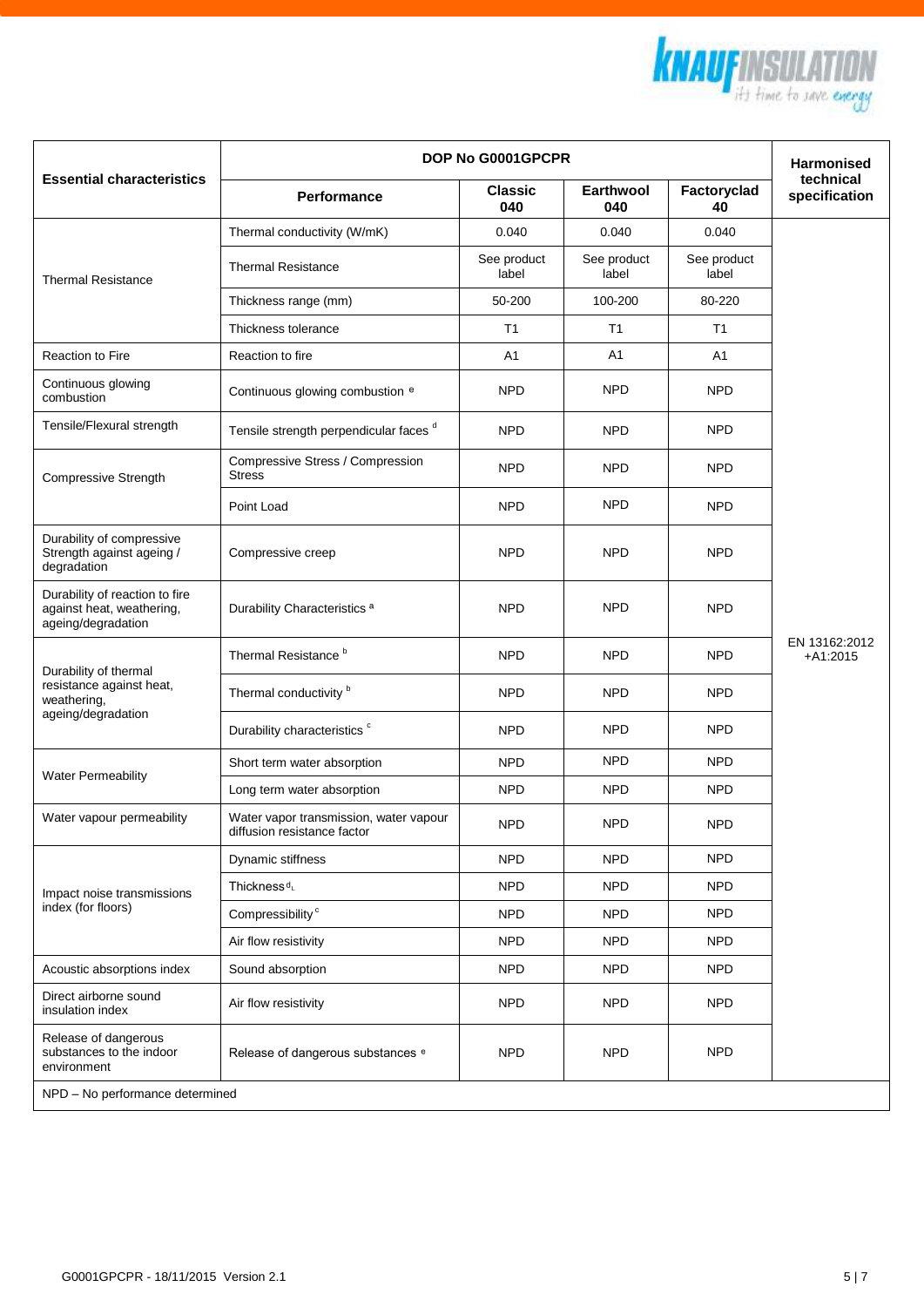

|                                                                                   | DOP No G0001GPCPR                                                     | <b>Harmonised</b>    |                        |                            |                            |  |  |
|-----------------------------------------------------------------------------------|-----------------------------------------------------------------------|----------------------|------------------------|----------------------------|----------------------------|--|--|
| <b>Essential characteristics</b>                                                  | <b>Performance</b>                                                    | Frametherm<br>40     | <b>Loft Roll</b><br>40 | <b>Therma-Quilt</b><br>040 | technical<br>specification |  |  |
| <b>Thermal Resistance</b>                                                         | Thermal conductivity (W/mK)                                           | 0.040                | 0.040                  | 0.040                      |                            |  |  |
|                                                                                   | <b>Thermal Resistance</b>                                             | See product<br>label | See product<br>label   | See product<br>label       |                            |  |  |
|                                                                                   | Thickness range (mm)                                                  | 90-140               | 100-200                | 60-220                     |                            |  |  |
|                                                                                   | Thickness tolerance                                                   | T1                   | T <sub>1</sub>         | T1                         |                            |  |  |
| Reaction to Fire                                                                  | Reaction to fire                                                      | A <sub>1</sub>       | A1                     | A <sub>1</sub>             |                            |  |  |
| Continuous glowing<br>combustion                                                  | Continuous glowing combustion <sup>e</sup>                            | <b>NPD</b>           | <b>NPD</b>             | <b>NPD</b>                 |                            |  |  |
| Tensile/Flexural strength                                                         | Tensile strength perpendicular faces d                                | <b>NPD</b>           | <b>NPD</b>             | <b>NPD</b>                 |                            |  |  |
| Compressive Strength                                                              | Compressive Stress / Compression<br><b>Stress</b>                     | <b>NPD</b>           | <b>NPD</b>             | <b>NPD</b>                 |                            |  |  |
|                                                                                   | Point Load                                                            | <b>NPD</b>           | <b>NPD</b>             | <b>NPD</b>                 |                            |  |  |
| Durability of compressive<br>Strength against ageing /<br>degradation             | Compressive creep                                                     | <b>NPD</b>           | <b>NPD</b>             | <b>NPD</b>                 |                            |  |  |
| Durability of reaction to fire<br>against heat, weathering,<br>ageing/degradation | Durability Characteristics <sup>a</sup>                               | <b>NPD</b>           | <b>NPD</b>             | <b>NPD</b>                 |                            |  |  |
| Durability of thermal<br>resistance against heat,<br>weathering,                  | Thermal Resistance <sup>b</sup>                                       | <b>NPD</b>           | <b>NPD</b>             | <b>NPD</b>                 | EN 13162:2012<br>A1:2015   |  |  |
|                                                                                   | Thermal conductivity <sup>b</sup>                                     | <b>NPD</b>           | <b>NPD</b>             | <b>NPD</b>                 |                            |  |  |
| ageing/degradation                                                                | Durability characteristics c                                          | <b>NPD</b>           | <b>NPD</b>             | <b>NPD</b>                 |                            |  |  |
| <b>Water Permeability</b>                                                         | Short term water absorption                                           | <b>NPD</b>           | <b>NPD</b>             | <b>NPD</b>                 |                            |  |  |
|                                                                                   | Long term water absorption                                            | <b>NPD</b>           | NPD                    | <b>NPD</b>                 |                            |  |  |
| Water vapour permeability                                                         | Water vapor transmission, water vapour<br>diffusion resistance factor | <b>NPD</b>           | <b>NPD</b>             | <b>NPD</b>                 |                            |  |  |
|                                                                                   | Dynamic stiffness                                                     | <b>NPD</b>           | <b>NPD</b>             | <b>NPD</b>                 |                            |  |  |
| Impact noise transmissions                                                        | Thickness <sup>d</sup>                                                | <b>NPD</b>           | <b>NPD</b>             | <b>NPD</b>                 |                            |  |  |
| index (for floors)                                                                | Compressibility <sup>c</sup>                                          | <b>NPD</b>           | <b>NPD</b>             | <b>NPD</b>                 |                            |  |  |
|                                                                                   | Air flow resistivity                                                  | <b>NPD</b>           | NPD                    | <b>NPD</b>                 |                            |  |  |
| Acoustic absorptions index                                                        | Sound absorption                                                      | <b>NPD</b>           | <b>NPD</b>             | <b>NPD</b>                 |                            |  |  |
| Direct airborne sound<br>insulation index                                         | Air flow resistivity                                                  | <b>NPD</b>           | <b>NPD</b>             | <b>NPD</b>                 |                            |  |  |
| Release of dangerous<br>substances to the indoor<br>environment                   | Release of dangerous substances e                                     | <b>NPD</b>           | <b>NPD</b>             | NPD                        |                            |  |  |
| NPD - No performance determined                                                   |                                                                       |                      |                        |                            |                            |  |  |